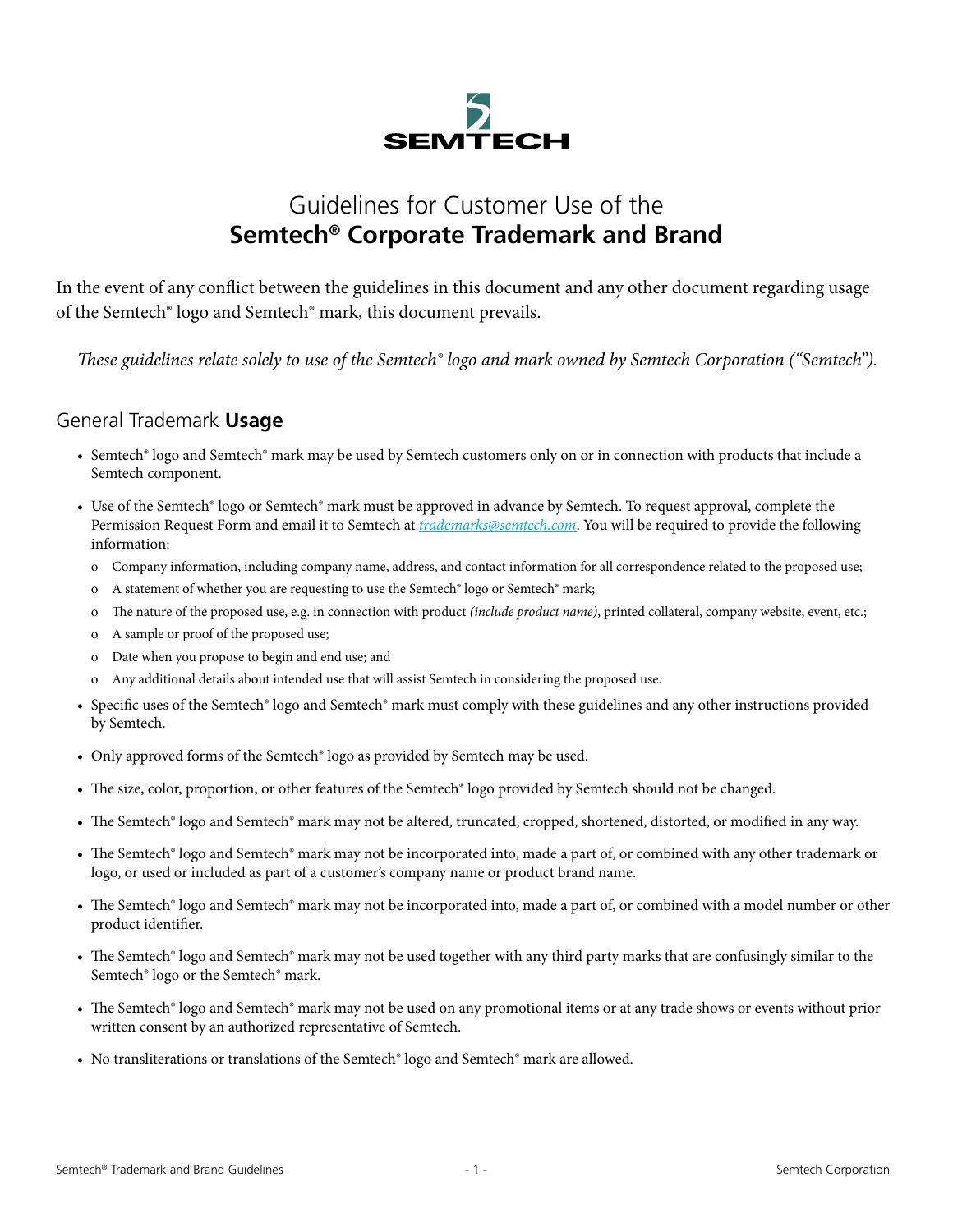### Additional Trademark Usage Requirements for **Printed Materials and Websites**

- The Semtech® logo should not be used within a text sentence or within a title.
- The Semtech® mark should be used as an adjective and not as a noun.
- The Semtech® mark should not be used in any manner that suggests that "Semtech" is a generic, common, or descriptive term.
- The Semtech® name should always be capitalized.
- The Semtech® logo and Semtech® mark, if used as a hyperlink or other linking element on the Internet, must always link to *www.semtech.com*. If other links within the *www.semtech.com* domain are desired, please indicate the desired link on the Permission Request Form and email it to *trademarks@semtech.com*.
- The Semtech® logo should always be used in a manner that associates the logo with a Semtech product and/or component that incorporates Semtech technology.
- The appropriate use of the registered trademark symbol with the Semtech® mark is as follows: Semtech®

### Trademark Usage **Acknowledgements**

• All uses of the Semtech® logo or Semtech® mark must include one of the following attributions, as appropriate:

*The Semtech® mark and Semtech logo are trademarks of Semtech Corporation. The Semtech® mark is a trademark of Semtech Corporation or its subsidiaries. The Semtech® logo is a trademark of Semtech Corporation or its subsidiaries.*

• Always include trademark attribution on the page on which the Semtech® logo or Semtech® mark is being used or in the legal attribution segment of the printed or online material or website.

## Graphics Requirements for **Use of the Semtech® Logo**

- Clear space requirements for the Semtech<sup>®</sup> logo
	- o Surround the Semtech® logo with clear space that is, at a minimum, the height of the 'S' icon in the Semtech® logo on both sides and above and below it.
	- o When using the Semtech® logo do not place the logo on active backgrounds that may reduce legibility.
- Minimum print size for the Semtech® logo is at least 19.5 mm (.75 inches) wide.
- Depiction of the Semtech® logo
	- o Only copies of the following screen-quality JPEG versions of the Semtech® logo may be used:



*If this file format is NOT appropriate, you may request a different version by sending an email with a description of the request and intended use to Semtech at trademarks@semtech.com.*